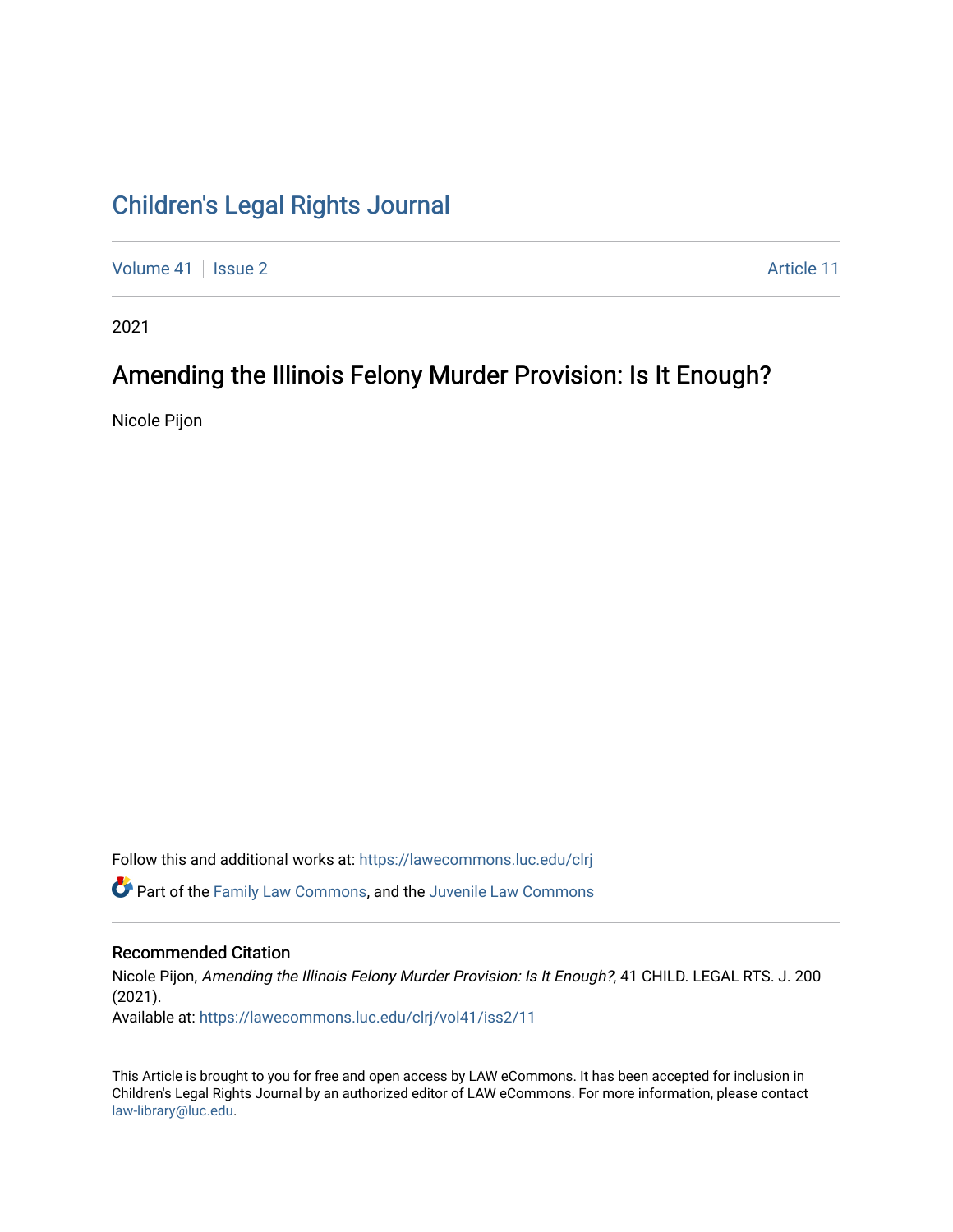# *Legislative Update:* **Amending the Illinois Felony Murder Provision: Is It Enough?**

#### *Nicole Pijon\**

### **I. INTRODUCTION**

In the early morning hours of August 13, 2019, a seventy-five-year-old resident was awoken by headlights shining near the driveway of his secluded home in Old Mill Creek, a small town in northern Illinois, just five miles south of the Wisconsin border. After noticing several individuals approach his car, the resident—loaded gun in hand exited his house to investigate. As the group moved towards him, he noticed an object in one of the stranger's hands and, out of fear, fired shots in their direction. One of the bullets struck and killed the youngest of the group of six, fourteen-year-old Ja'quan Swopes.

Two days later, the Lake County State's Attorney announced adult murder charges—not against the shooter, but rather against the teenagers accompanying Ja' quan on that fateful night, whom the news media subsequently dubbed the "Lake County Five." Initial reactions to the charges were uniform: community members, parents, and juvenile law experts alike were outraged by the filing decision. Media attention and public backlash brought to light the broad reach of Illinois' felony murder provision, prompting questions as to its soundness. *How can someone be charged with murder when he or she did not pull the trigger?* In contrast to the laws of most states, the Illinois felony murder rule long operated on a theory of proximate cause, as opposed to one of agency. As a result, participants in a forcible felony offense could be charged with murder for *any* resulting death, regardless of who was the but-for cause.

The Lake County Five generated an unprecedented amount of controversy. In response to heightened public scrutiny and criticism from his chief political opponent for reelection, the Lake County State's Attorney dismissed the charges a month later, transferring the four youngest back to the local juvenile court. Nonetheless, the juveniles' reprieve from murder charges and resolution of their conduct in a juvenile forum marks the exception, not the rule. The Lake County Five were neither the first nor the last group of young offenders to be prosecuted for a killing committed by a third-party.

The case sparked discourse over the state's felony murder provision, propelling House Bill 1615 to the forefront of juvenile justice reform discussions. The bill proposed amending the Illinois first-degree murder statute by eliminating deaths caused by third parties as a ground for felony murder prosecution—the first of its kind to advocate for the adoption of an agency approach. Despite collecting strong support, the bill never saw the light of day; the COVID-19 pandemic halted the General Assembly's endeavors in March 2020. The legislature, however, revived its efforts by including the felony murder amendment provided for in House Bill 1615 in a broader, more comprehensive reform

<sup>\*</sup> Nicole Pijon obtained her J.D. from Loyola University Chicago School of Law in 2021 and her B.S. from University of Illinois at Urbana-Champaign in 2017.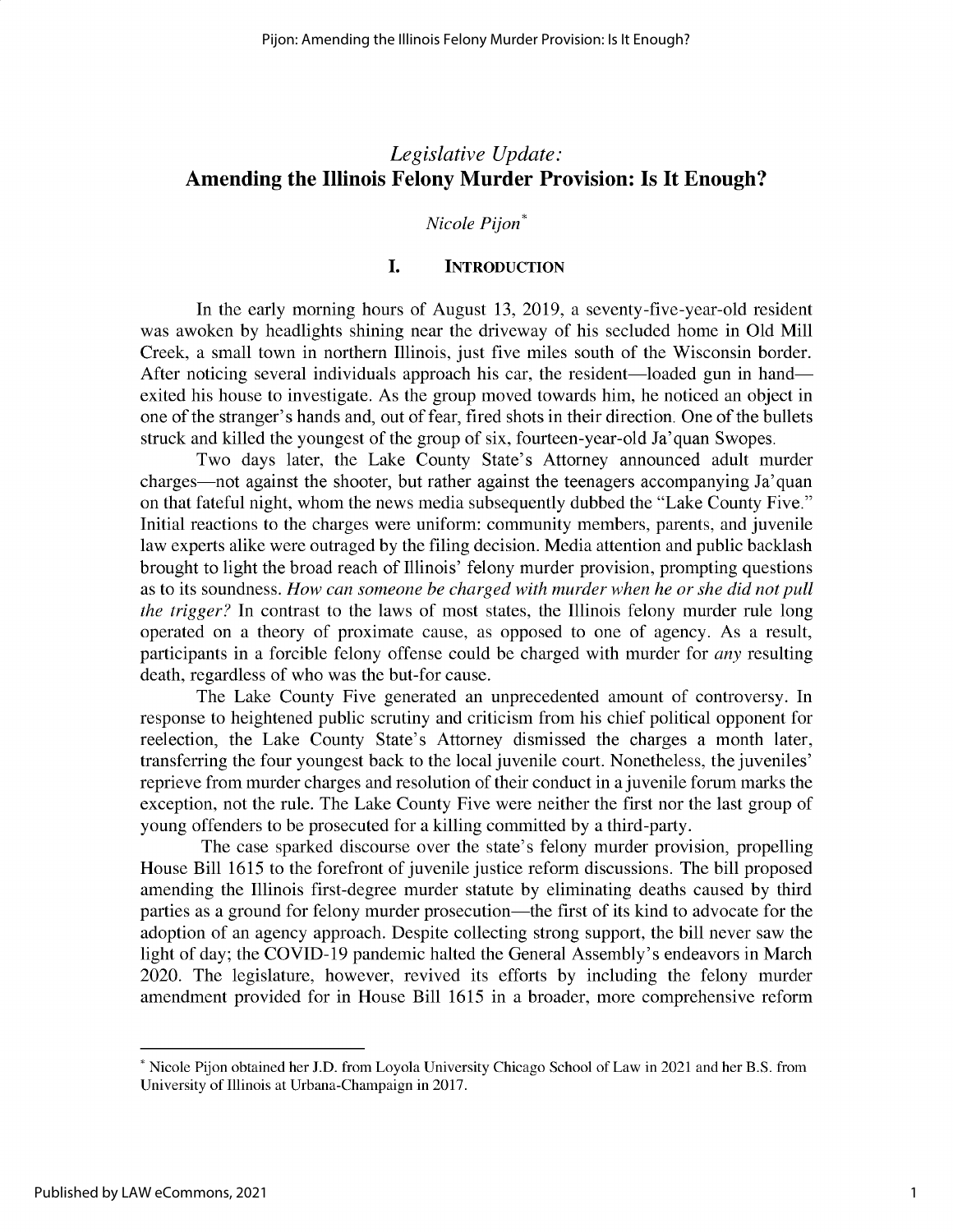**package, House Bill** *3653.* **It advanced quickly through both houses, and Governor J.B.** Pritzker signed the landmark bill into law on February 22, 2021.

**This article describes Illinois' original felony murder provision, demonstrating its use to unfairly prosecute juvenile offenders, and addresses the implications of converting to an agency theory. It embraces House Bill** *3653,* **but contends that its adoption will nevertheless prove inadequate to protect youth from prosecutorial overreach in absence of an absolute felony murder exception for juveniles.**

### **II. AGENCY VS. PROXIMATE CAUSE: WHO CAN THE STATE CHARGE?**

**Although states remain divided on the nuances of felony murder, all but six have a** codified variant of the doctrine. Twenty-five states follow an agency theory, while nineteen-including **Illinois, until this year-have adopted a proximate cause approach. While the distinctions between these two positions are striking, both impose liability on** the basis of strict liability.

Under a proximate cause theory of felony murder, all participants in a felony are **held accountable for any deaths that result, including those caused by third parties. Conversely, the agency approach to felony murder is notably narrower; a state may impose criminal liability only for deaths a defendant or his co-defendant caused during the commission of a felony. This theory of accountability mirrors the common law rule and** comports with traditional understandings of culpability, at least with respect to adult **offenders. It presumes that "the hand of one is the hand of all" for purposes of criminal** responsibility.

**The state of Illinois embraced the controversial proximate cause theory of felony** murder for nearly 200 years, until the adoption of House Bill *3653.* Prior to the bill, an individual could be charged with first-degree murder for a killing they *neither intended nor caused,* **so long as the death occurred during "the attempt or commission of a forcible felony other than second-degree murder." In other words, the felony-murder provision** widened the scope of the first-degree murder statute by expanding its application to **accidental deaths and deaths caused by third parties. Participants in the predicate forcible** felony could thus be charged for deaths caused by victims, police officers, or bystanders. It was, in effect, a form of vicarious liability.

**Illinois' felony murder provision was broader than other states employing the proximate cause approach in two respects. First, the language required only that the death occur** *during* **the attempt or commission of a forcible felony. This "during" requirement focused on the temporal relationship between the underlying felony and the death. Most other states have narrowed their statutes to apply exclusively to deaths occurring** *in furtherance of the commission of the crime—that is, the killing was done to advance or* **facilitate the underlying felony. Second, while Illinois enumerates particular crimes that constitute forcible felonies, it opened the door for broad application by defining them to** include any "felony which involves the use or threat of physical force or violence against **any individual."**

The proximate **cause** theory of felony murder **is analogous** to the concept of tort liability. The Illinois Supreme Court has reasoned that when a defendant's "attempt to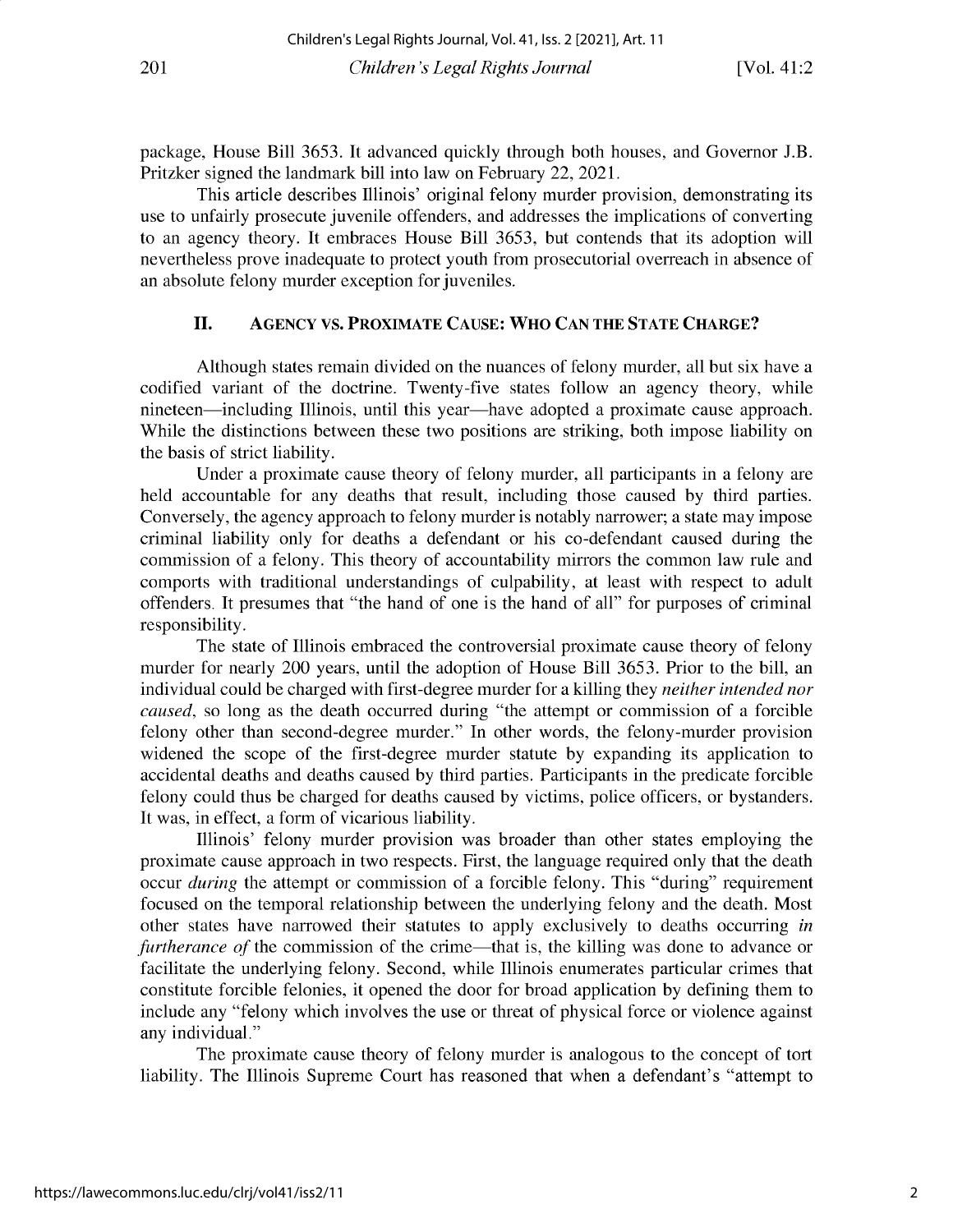**commit a forcible felony sets in motion a chain of events which were or should have been within his contemplation," he should be held responsible for any resulting death. This notion of foreseeability should, in principle, function to curb the severity of the felony murder doctrine. But by determining that accidental deaths or deaths caused by third parties should be within one's contemplation, any protective impact of the foreseeability requirement is effectively nullified. In fact, Illinois' highest court has noted that a defendant is not required to contemplate that his actions would result specifically in death.**

**Support for this theory of felony murder hinges on its purported deterrent value. The threat of severe punishment for first-degree murder, it is argued, discourages wouldbe offenders from engaging in the underlying, unlawful conduct. However, this rationale presumes that would-be offenders, including youth as young as thirteen, understand the full breadth of the felony murder rule. Opponents also challenge the deterrence justification** on the basis that a co-defendant lacks control over the actions of third parties.

**Following House Bill** *3653,* **third-party nonparticipants are no longer eligible for charges under the felony murder provision. A key portion of the amendment, however, was ultimately excluded from the larger reform package. The amendment, as originally drafted in House Bill 1615, called for revisions to Illinois' accountability statute, which imposes** liability on an accomplice who solicits, aids, abets, agrees, or attempts to aid a defendant **in the planning or commission of an offense. Had the amendment adhered to its original** language, it would have required the element of knowledge for an accomplice to be held **liable for the defendant's actions. In other words, it would have limited the felony murder provision further by allowing for prosecution if, and only if, an accomplice was aware that the defendant would engage in conduct likely to result in great bodily harm or death.**

#### **III. APPLICATION OF FELONY MURDER TO JUVENILE OFFENDERS**

#### *A. Due Process Concerns*

**A basic tenet of criminal jurisprudence is that the government must prove a defendant's** *mens rea* **("guilty mind") beyond a reasonable doubt to secure a conviction. Requiring proof of criminal intent safeguards from prosecutorial overreach and** unwarranted convictions. Although the agency approach limits the scope of felony murder **to only the participants in an underlying offense, it nonetheless suffers from the same defect as the proximate cause theory: it substantially eases the state's burden of proof in criminal prosecutions.**

**Prosecution for first-degree murder requires evidence of specific intent, meaning** that the government must show "that the defendant acted with the intent to kill the victim or with the knowledge that his acts created a strong probability of death or great bodily **harm"; however, felony murder does not. Instead, the government need only demonstrate** that the defendant possessed the requisite *mens rea* for the predicate felony, such as robbery **or burglary, and that the felony was conducted with an "independent felonious purpose"** other than the killing itself. In other words, the forcible felony must not be inherent in the **act of murder itself. Proof that a defendant attempted to or committed the predicate felony, in effect, creates a conclusive presumption of guilt for murder. It is for this reason**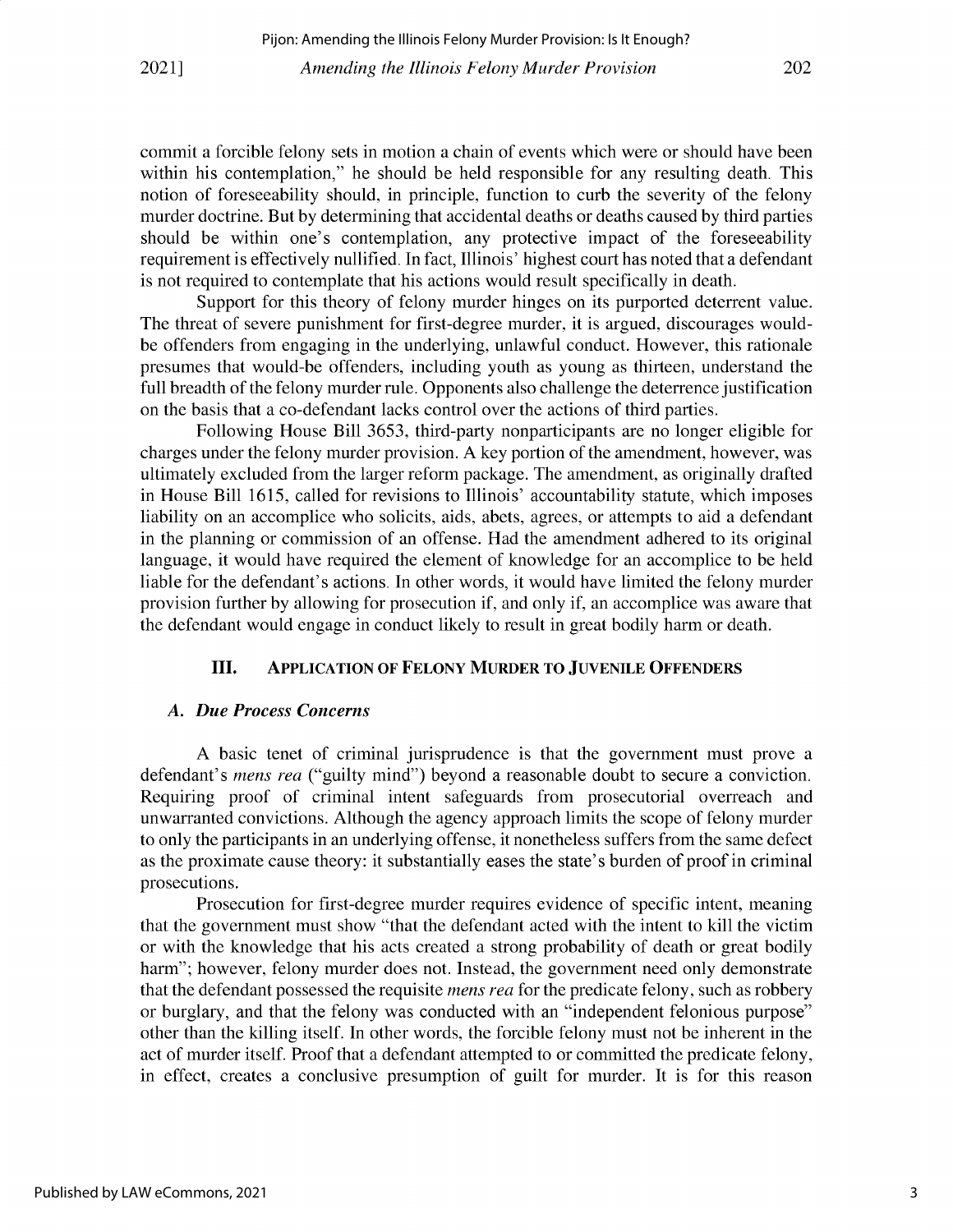opponents contend that the proximate cause theory runs afoul of due process by impermissibly lowering the state's burden of proof and allowing for prosecution in the absence of the necessary criminal intent.

These due process implications are of particular concern in the context of juvenile delinquency. By reducing the state's burden of proof, the felony murder provision dilutes procedural protections over the state's most vulnerable population and operates in tandem with the state's transfer provisions to serve as a direct avenue to adult court prosecution. If the state files a delinquency petition against a juvenile for charges relating to felony murder, the adult criminal court may assume jurisdiction by one of three ways.

First, the juvenile court judge may waive a juvenile as young as thirteen to criminal court for *any* felony pursuant to the state's discretionary transfer provision. Second, if probable cause exists to believe a juvenile aged fifteen years or older has committed a forcible felony, Illinois law creates a presumption that the juvenile is not a fit and proper subject for juvenile court services. Only juveniles previously adjudicated or found guilty of a forcible felony committed in furtherance of criminal activity by an organized gang are subject to this presumptive transfer mechanism. If these conditions are satisfied, the burden shifts to the juvenile to rebut the presumption by clear and convincing evidence. If the juvenile is unable to show amenability to rehabilitation, the case will be transferred to adult criminal court for prosecution.

Third, the state may prosecute a juvenile under the extended juvenile jurisdiction (EJJ) statute, so long as the juvenile is at least thirteen years of age and is alleged to have committed a felony. Unlike discretionary and presumptive transfers which result in a complete and final transfer of jurisdiction, EJJ is an alternative form of prosecution that uniquely provides for concurrent jurisdictional authority over a minor. The juvenile court imposes both a juvenile and adult sentence, but the latter sentence is stayed and vacated on the condition that the juvenile sentence is successfully completed. If a minor commits a new offense before completing his sentence, juvenile jurisdiction is automatically terminated and the adult sentence is triggered. Should a minor violate the conditions of his juvenile sentence, regardless of how technical that violation may be, it is within the juvenile court's discretion to revoke the stay of the adult sentence.

The felony murder doctrine works in concert with each of the above transfer mechanisms to pave the way for adult prosecution for felony murder or the underlying forcible felony and reduce the prosecutor's burden once in criminal court. The discretionary transfer provision, in particular, is illustrative: for a juvenile as young as thirteen to be criminally prosecuted for first-degree murder, the state need only prove that the juvenile participated in the predicate felony to achieve conviction. Indeed, state prosecutors continue to take advantage of this reduced burden.

In presuming that juveniles are capable of forming the identical *mens rea* as their adult counterparts, the felony murder doctrine ignores the developmental context of adolescent crime. Juvenile offenders, by virtue of their youth, are less culpable. Mounting research confirms that neurobiological systems governing emotional regulation, impulse control, foresight, and evaluation of risks, are underdeveloped in the adolescent brain. Juveniles not only have difficulties contemplating the consequences of their own conduct, but also those of other people. This is a critical consideration in evaluating the policy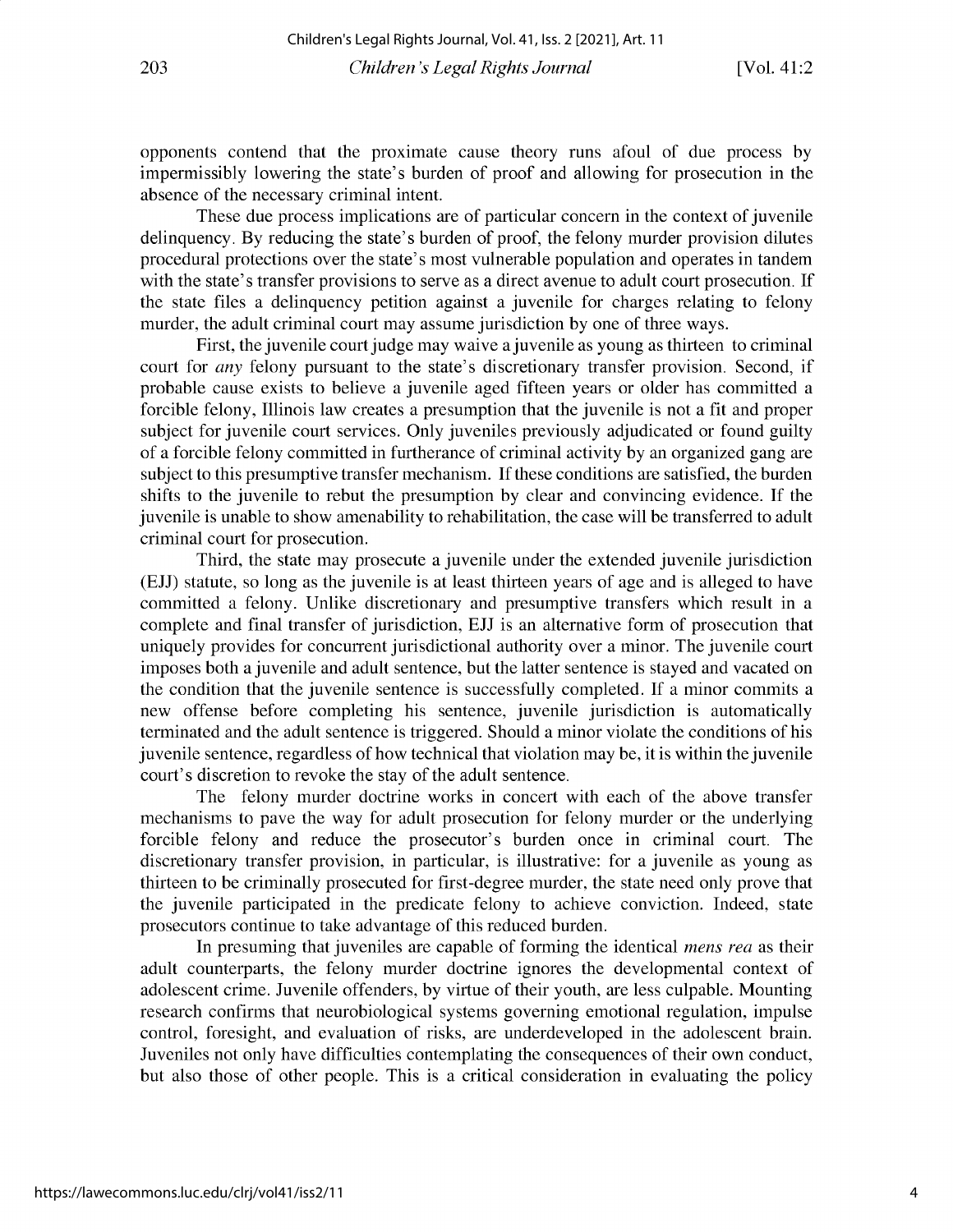behind prosecuting youth for felony murder. Juveniles are malleable, and should be treated as such. Criminal behavior is typically the result of a complex combination of internal factors and environmental influences. Delinquency-even involving violent, dangerous conduct—cannot be viewed in a vacuum.

#### *B. Disproportional Impact on Youth of Color*

Importantly, the severity of the felony murder doctrine not only disproportionately affects juvenile offenders, but particularly those of color. Due to a lack of comprehensive data collection, the total number of juveniles serving criminal sentences for felony murder or underlying felonies in Illinois remains unknown. Available data, however, reveals that the juvenile justice system is flawed at its core; Black youth have disproportionate contact with the juvenile justice system at all stages. More than 70% of juveniles committed to the Department of Juvenile Justice are Black, despite the fact that Black youth comprise only 15% of the state's population. Although overall rates of admission to detention centers are decreasing, the overrepresentation of Black youth persists. The same holds true for transfer decisions and EJJ prosecutions. In 2016, 124 juveniles were transferred to adult court in twenty-four Illinois counties; the state's other seventy-eight counties have not disclosed their data. Of those 124 known cases, *65%* were Black. In turn, Black youth are likewise overrepresented in the Illinois Department of Corrections.

The felony murder doctrine in itself, especially when based on a proximate cause theory, undermines the rehabilitative purpose of Illinois' juvenile justice system by obliterating due process protections and paving the way for unnecessary criminalization of youth. Although adoption of an agency theory narrows charging eligibility, the statute will nevertheless continue to reach youth unfit for adult prosecution.

#### **IV. HOUSE BILL** *3653:* **POLICY IMPLICATIONS AND RECOMMENDATIONS**

House Bill 3653 advanced through the General Assembly with exceptional support, but was also met with strong opposition regarding its other, more controversial portions namely, those eliminating cash bail and imposing additional police accountability measures. Fortunately, the contention surrounding these parts ultimately did not defeat conversion to an agency theory of felony murder.

The bill proposed two key changes to shift the state to a theory of agency. First, it restricted initiation of felony murder charges solely for deaths caused by "participants" of the offense, thereby eliminating liability for deaths resulting from third-party actions. Second, deaths must occur "in the course of and in furtherance *of'* the underlying forcible felonies. This causation limitation is considerably narrower than the provision's prior "during" requirement. By requiring killings to be *in furtherance of,* the amendment necessitates a close nexus between the felonious conduct and any resulting death. In short, it follows traditional notions of reasonable foreseeability.

Holding individuals accountable for deaths caused by third parties was unsound policy, rooted in flawed rationales that conflict with basic concepts of culpability. Modifying the Illinois felony murder provision to reflect an agency theory of liability is a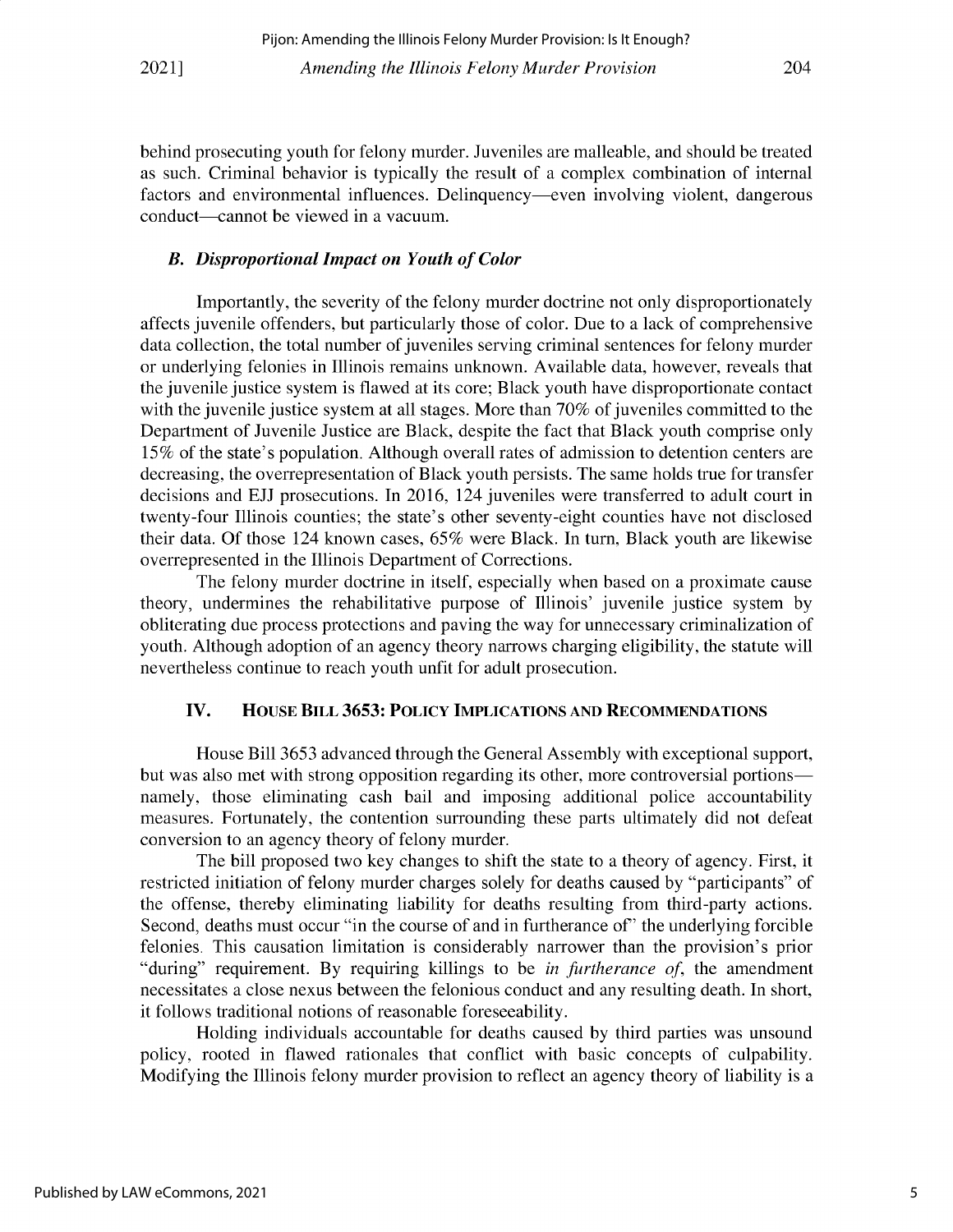step in the right direction, and it aligns the state with the majority of jurisdictions. Even so, the agency theory brings its own challenges, allowing for a juvenile to be prosecuted for the acts of his accomplices, without distinguishing between intentional and accidental deaths or considering developmental factors.

In the absence of an absolute felony murder exception, juvenile offenders remain vulnerable to adult court transfer and prosecution for felony murder or the underlying forcible felony at a reduced burden of proof. Categorically excluding youth from the doctrine promotes the state's objective of rehabilitating and protecting its youth.

## V. CONCLUSION

The felony murder doctrine persists as a major concern in the state's juvenile justice policy, enabling unwarranted criminalization of youth, particularly those of color. Effective accountability demands developmentally-appropriate treatment, not decades behind bars. Youth are entitled to the most stringent protections of the law, yet remain subject to reduced prosecutorial burdens for felony murder. A juvenile felony murder exception is necessary to show that Illinois youth have value in the eyes of the law.

#### **SOURCES**

720 **ILL. COMP. STAT.** ANN. 5/2-8 (West, Westlaw through P.A. 101-651).

720 **ILL. COMP. STAT. ANN.** 5/5-2 (West, Westlaw through P.A. 101-653).

720 **ILL. COMP. STAT. ANN. 5/9-1** (West, Westlaw through P.A. 101-651).

705 **ILL. COMP. STAT. ANN.** 405/5-805 (West, Westlaw through P.A. 101-651).

Frank Abderholden & Jim Newton, *Lake County Prosecutor Drops Controversial Murder Charges Against Five Chicago Teens in Old Mill Creek Shooting,* **CHI. TRIB.,** (Sept. 19, 2019), https://www. chicagotribune. com/suburbs/lake-county-news-sun/ct-lns-teen-murder-chargeshearings-st-0919-20190918-dlwzsyzhl5hkbljonaat4pjx3q-story.html.

Steven A. Drizin, *Abolishing the Use of the Felony-Murder Rule When the Defendant Is a Teenager,* 28 NOVA L. **REV.** 507 (2004).

H.B. 1615, 101st Leg., Reg. Sess. (Ill. 2019), https://www.ilga.gov/legislation/101/HB/PDF/101OOHB 16151v.pdf.

H.B. 3653, 101st Leg., Reg. Sess. (Ill. 2021), https://www.ilga.gov/legislation/101/HB/101OOHB3653samOO2.htm.

*House Committee Holding Subject Matter Hearing on Felony-Murder Reform,* **RESTORE JUST.** (Nov. 12, 2019), https://restorejustice.org/house-committee-holding-subjectmatter-hearing-on-felony-murder-reform/.